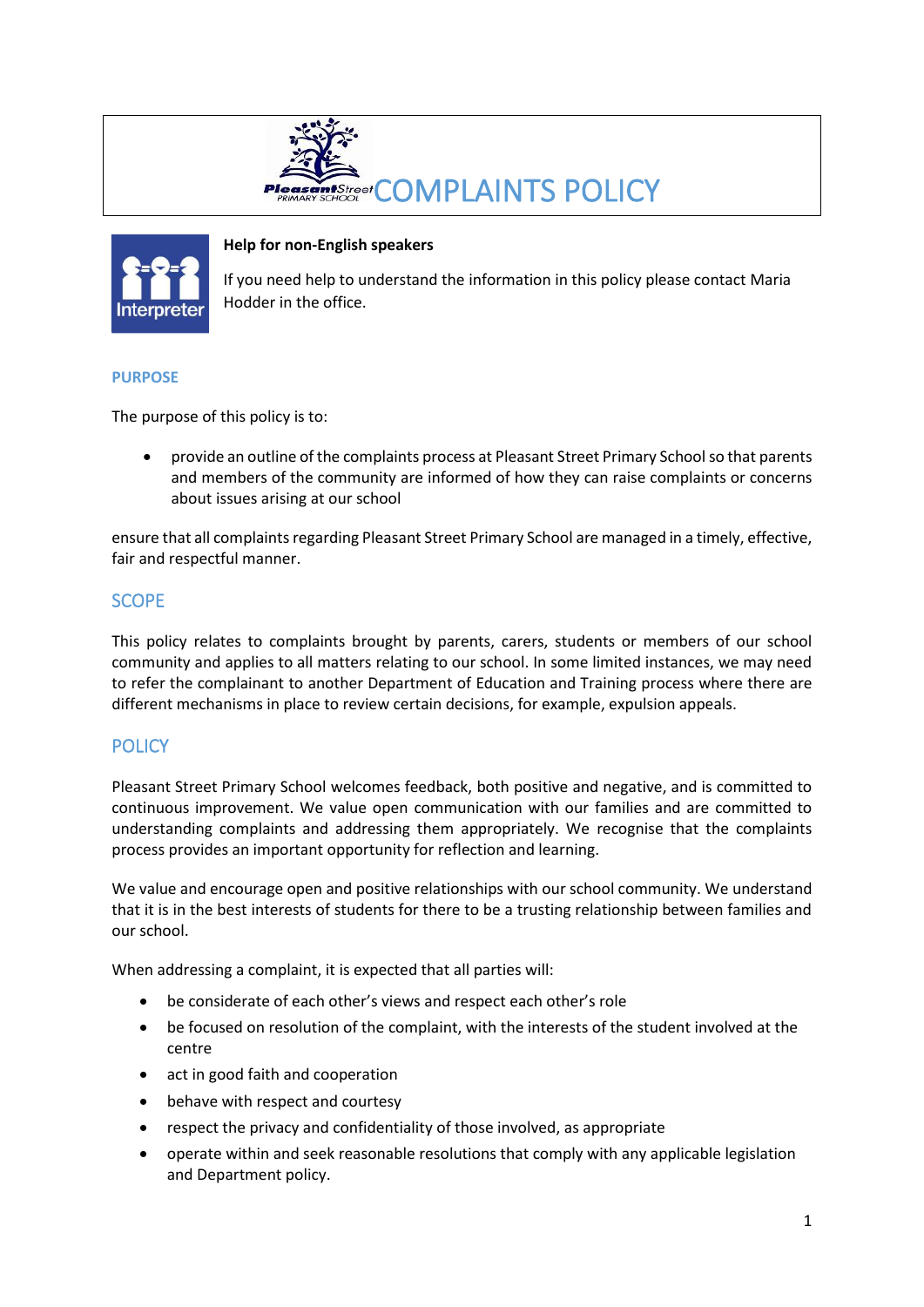• recognise that schools and the Department may be subject to legal constraints on their ability to act or disclose information in some circumstances.

## Preparation for raising a concern or complaint

Pleasant Street Primary School encourages parents, carers or members of the community who may wish to submit a complaint to:

- carefully consider the issues you would like to discuss
- remember you may not have all the facts relating to the issues that you want to raise
- think about how the matter could be resolved
- be informed by checking the policies and guidelines set by the Department and Pleasant Street Primary School (see "Further Information and Resources" section below).

### Support person

You are welcome to have a support person to assist you in raising a complaint with our school. Please advise us if you wish to have a support person to assist you, and provide their name, contact details, and their relationship to you.

#### Complaints process

Pleasant Street Primary School is always happy to discuss with parents/carers and community members any concerns that they may have. Concerns in the first instance should be directed to [insert details how you would prefer concerns to be raised at your school, for example your child's teacher, Year Level Coordinators, Assistant Principal or Principal]. Where possible, school staff will work with you to ensure that your concerns are appropriately addressed.

Where concerns cannot be resolved in this way, parents or community members may wish to make a formal complaint to the [insert role, i.e. Principal or Assistant Principal, noting that formal complaints should be directed to a member of the school's leadership team].

If you would like to make a formal complaint, in most cases, depending on the nature of the complaint raised, our school will first seek to understand the issues and will then convene a resolution meeting with the aim of resolving the complaint together. The following process will apply:

- **1. Complaint received:** Please either email, telephone or arrange a meeting through the front office with] the [Assistant Principal or Principal], to outline your complaint so that we can fully understand what the issues are. We can discuss your complaint in a way that is convenient for you, whether in writing, in person or over the phone.
- **2. Information gathering:** Depending on the issues raised in the complaint, the Principal, Assistant Principal or nominee may need to gather further information to properly understand the situation. This process may also involve speaking to others to obtain details about the situation or the concerns raised.
- **3. Response:** Where possible, a resolution meeting will be arranged with the [Assistant Principal/Principal] to discuss the complaint with the objective of reaching a resolution satisfactory to all parties. If after the resolution meeting we are unable to resolve the complaint together, we will work with you to produce a written summary of the complaint in the event you would like to take further action about it. In some circumstances, the Principal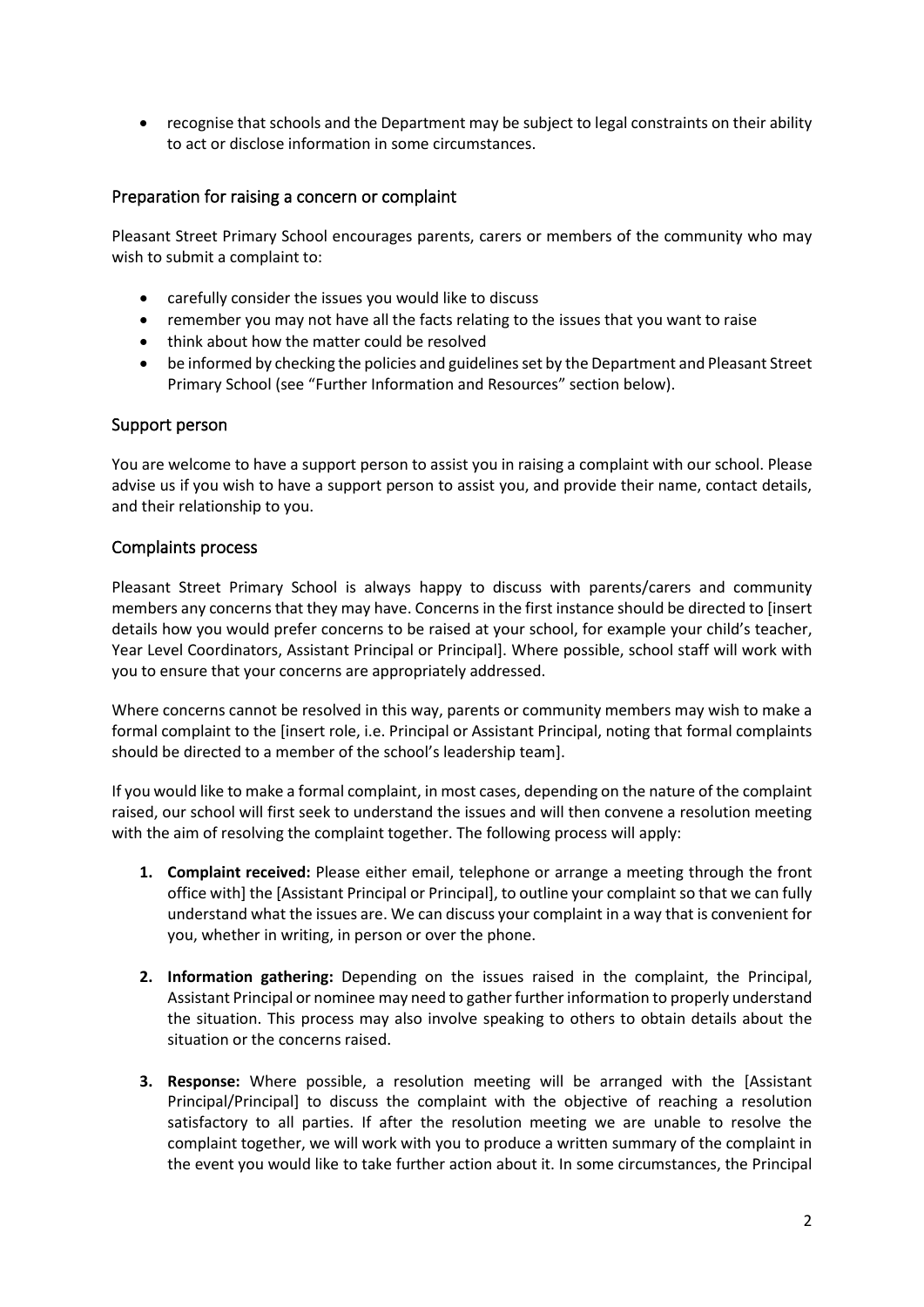may determine that a resolution meeting would not appropriate. In this situation, a response to the complaint will be provided in writing.

**4. Timelines:** Pleasant Street Primary School will acknowledge receipt of your complaint as soon as possible (usually within two school days) and will seek to resolve complaints in a timely manner. Depending on the complexity of the complaint, Pleasant Street Primary School may need some time to gather enough information to fully understand the circumstances of your complaint. We will endeavour to complete any necessary information gathering and hold a resolution meeting where appropriate within 10 working days of the complaint being raised. In situations where further time is required, Pleasant Street Primary School will consult with you and discuss any interim solutions to the dispute that can be put in place.

Please note that unreasonable conduct (e.g. vexatious complaints) may need to be managed differently to the procedures in this policy.

## Resolution

Where appropriate, Pleasant Street Primary School may seek to resolve a complaint by:

- an apology or expression of regret
- a change of decision
- a change of policy, procedure or practice
- offering the opportunity for student counselling or other support
- other actions consistent with school values that are intended to support the student, parent and school relationship, engagement, and participation in the school community.

In some circumstances, Pleasant Street Primary School may also ask you to attend a meeting with an independent third party, or participate in a mediation with an accredited mediator to assist in the resolution of the dispute.

### Escalation

If you are not satisfied that your complaint has been resolved by the school, or if your complaint is about the Principal and you do not want to raise it directly with them, then the complaint should be referred to the South West region.

Pleasant Street Primary School may also refer a complaint to South West region if we believe that we have done all we can to address the complaint.

For more information about the Department's parent complaints process, including the role of the Regional Office, please see: [Raise a complaint or concern about your school](https://www.education.vic.gov.au/parents/going-to-school/Pages/school-complaints.aspx#policy) .

## **COMMUNICATION**

This policy will be communicated to our school community in the following ways:

• Available publicly on school website